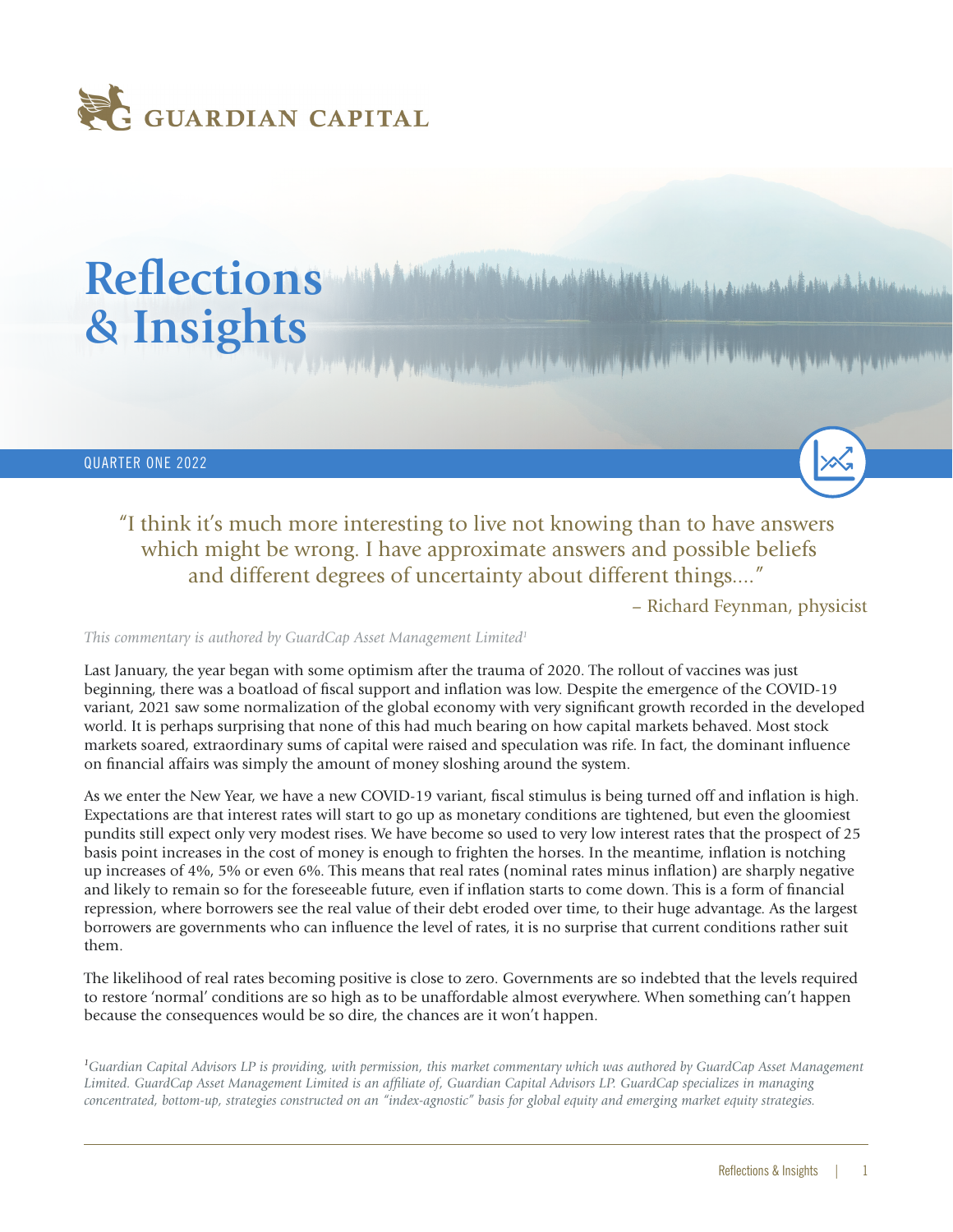#### A tax on future growth

As we have discussed in previous reviews, excessive levels of debt can be reduced by repression, austerity, default or growth. Today, we are trying repression; post-2008, we tried austerity and default is 'unthinkable', so what about growth? It is, however, axiomatic that high debt weighs heavily on growth. Evidence from around the world suggests that excessive debt is a tax on future growth. The debt cannot generate a cash flow adequate to service and repay itself – indeed, the latest round of support for the pandemic is not even attempting so to do. Instead, it leads to a slow reduction in the rate of growth and standards of living slip relative to the previous trend. This is because the so-called 'government spending multiplier' is negative – another way of saying that the debt cannot pay for itself. This has been evident in Japan, the Eurozone and more recently, the US, where per capita growth rates have all slowed as debt has increased. On an ongoing basis, of course, most of this is barely noticeable – most people don't think 'but for rubbish monetary and fiscal policy, I would be X% better off today than I am', because they are probably still better off than they were five or ten years ago. It is, nonetheless, a massive waste of potential.

## A lot of spectactular bounce

None of this is to suggest that there is a humane alternative. In practice, a lot of the new money created has ended up in consumer balance sheets, either because it has been saved or because it has allowed the inflation of an asset bubble in many financial markets. A lot of the spectacular bounce we have seen in the global economy over the past year is the result of some of this saving being spent. The scale of extra saving is such that it prompts many commentators to forecast that spending will remain elevated in the year ahead. This, in turn, is likely to embed already high rates of inflation, which will in turn lead to greater than expected increases in interest rates. Maybe.

What you do with your saving depends on who you are. Maybe you are profligate, maybe you are cautious, but the dominant influence over your spending will be how well off you are. If you are in the lower income deciles, you generally need to spend all of your income and having some spare cash doesn't mean you go out and buy a jet ski. On the other hand, those fortunate enough to be at the other end of the spectrum may buy that jet ski, but they might also use the added wealth to work less, or to help provide a more comfortable

retirement. The point is that the likelihood is that this year sees a noticeable slowing of consumer activity from the frenetic pace set last year.

This all feeds into the important debate on inflation. The first cause of the rise in inflation was in the supply chain. The disruption triggered by the pandemic led to bottlenecks, which in turn led to shortages and price rises. Labour too was in short supply, for all sorts of reasons, and although wages have been rising, they are lagging inflation, putting pressure on real incomes. There are signs now that inventories are coming back into balance and that it seems likely that this will lessen pressure from this source.

The second cause was in the energy market. As discussed in the last review, underinvestment in energy exploration and infrastructure has run headlong into a surge in demand. Consumption of oil this year will reach an all-time high. This has come at a time when most political momentum is behind encouraging the use of alternative energy and where the geopolitics have been unhelpful. On the supply side, Iran is locked out of the market, Kazakhstan looks dodgy and the Nordstream pipeline has not been approved. Structurally higher energy costs have the same impact on consumer incomes as higher taxes. They also suck liquidity out of the financial system because of hugely increased financing needs.

While the first cause of inflation looks like it is settling down, the second may be with us for longer, reflecting an uncomfortable balance between the secular trend away from fossil fuels and geopolitical shenanigans. We will have to get used to higher and more volatile resource prices, ironically as a direct consequence of the alternative energy agenda.

#### The other 495 stocks

While all this has been going on, markets have mostly sailed upwards. 2021 was remarkable in that (with the exception of emerging markets) there was no meaningful pullback in prices. The largest drop in the S&P500 Index for example, was 5%. Set against this superficially benign performance, it should be noted that since May, the value of the US market (S&P 500) has risen by about \$5 trillion, but half of that increase is accounted for by five stocks: Apple, Alphabet (Google), NVidia, Microsoft and Tesla. It needed the other 495 stocks to make up the balance. The issue here is that the market has become dependent on these 'mega-caps' to produce exceptional returns. Excluding these, the

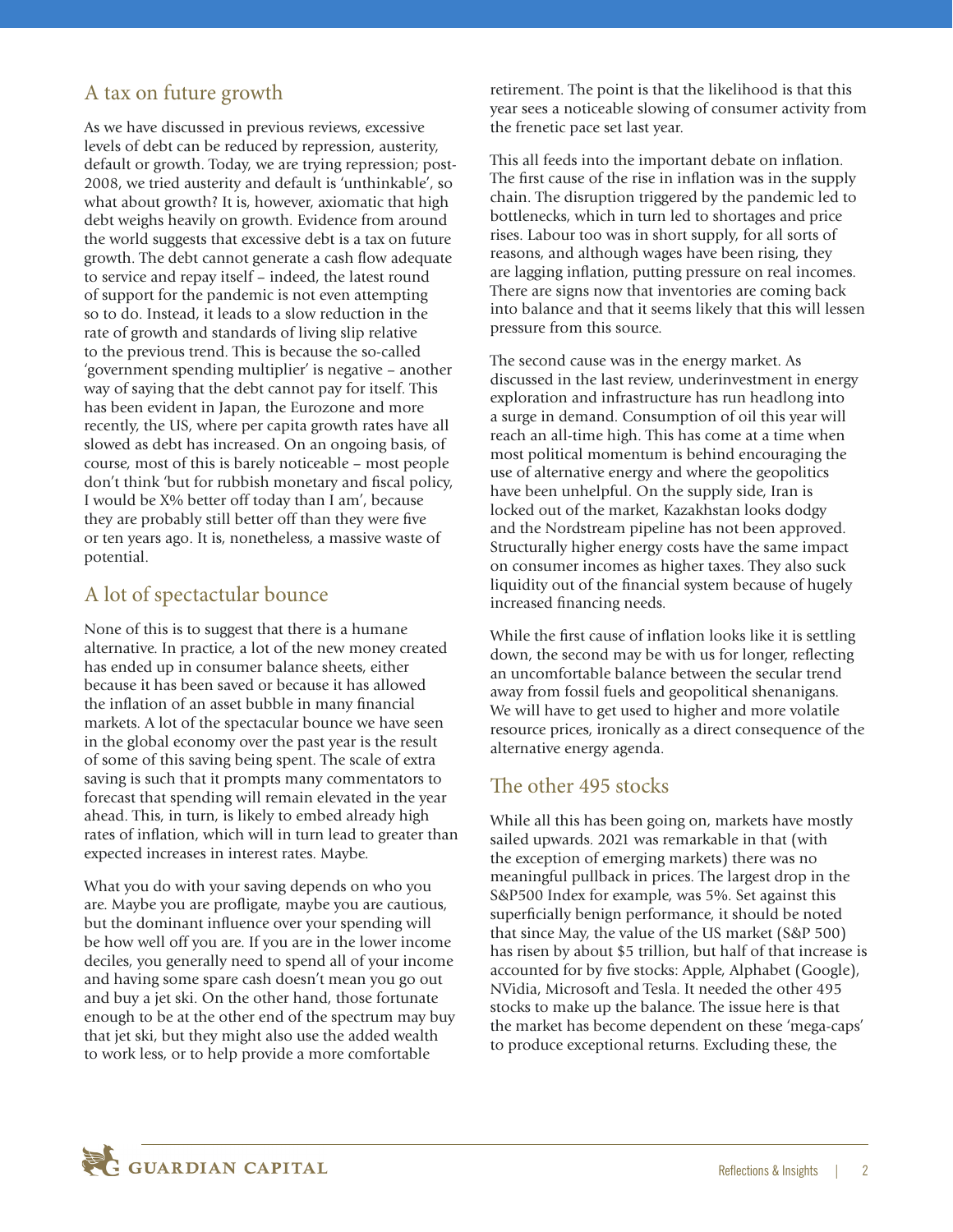US market looks pretty much like everywhere else. It is also worth noting that 'everywhere else' is increasingly dwarfed by what is happening in the US – Apple's market cap is now larger than that of the whole of the German market. For those of us sufficiently long in the tooth, this is redolent of the Japanese market at its peak in 1989.

All of this is the result of there being no apparent alternative to equities. Fixed income assets simply seem unattractive in an environment where interest rates will rise and where inflation may peak but is likely to be more of an issue than it has been for the last three decades. Alternative assets, for most investors, are hard to access. Much simpler, then, to buy an ETF that gives you exposure to a handful of the leading companies. This can become self-fulfilling, as new cash flows into ETFs go to the largest index weights which may be huge companies but where free floats are nowhere near 100%, and the alchemy allows the gap to grow between these and the also rans.

There are signs that some of the excessive speculation is boiling off. ARK's Innovation ETF of the riskiest new technologies has seen redemptions; crypto markets have been in trouble; and SPAC's and meme stocks have calmed down.

### Zero COVID?

One of the weaker spots of 2021 was the Chinese economy. A 'Zero COVID' approach, combined with a muted credit impulse and some heavy-handed regulatory intervention in a number of industries led to a poor economic performance in the second half of 2021. Conditions are now easing somewhat, although the zero COVID approach is likely to prove a headwind and could crimp the recovery in supply chains. If zero COVID is ineffective in containing the Omicron variant, the country will be at the mercy of the efficacy of its vaccine programme. Nonetheless, in the year ahead, China is likely to contribute a significant share of global growth.

## What does this mean for portfolios?

The global economy is likely to grow respectably while inflation begins to show signs of being better behaved. Valuations are stretched in most equity markets, but earnings are still likely to be OK. There will be less money around, but still enough to prevent markets from going into freefall. Geopolitics is worrying, as usual, but perhaps more so than in the past year. The political situation in the US could well derail the Biden agenda should the Democrats lose control of the House and Senate, as seems likely. The number of strands to pull together is as diverse as ever.

The underlying market dynamic, though, has not turned negative. Monetary policy will remain accommodative of risk assets and will continue to keep interest rates lower than classical economic theory would recommend. In equity markets, on the basis of valuation, a shift from the US towards Europe and Emerging Markets is possible, but we believe the best approach is to remain diversified across the regions. Bond markets appear to offer the prospect of losses in real terms, although credit spreads remain benign in a strong corporate environment. When all put together, the year ahead appears to offer more modest returns than we have seen recently, and no doubt with greater volatility as there is less money around and more uncertainty.